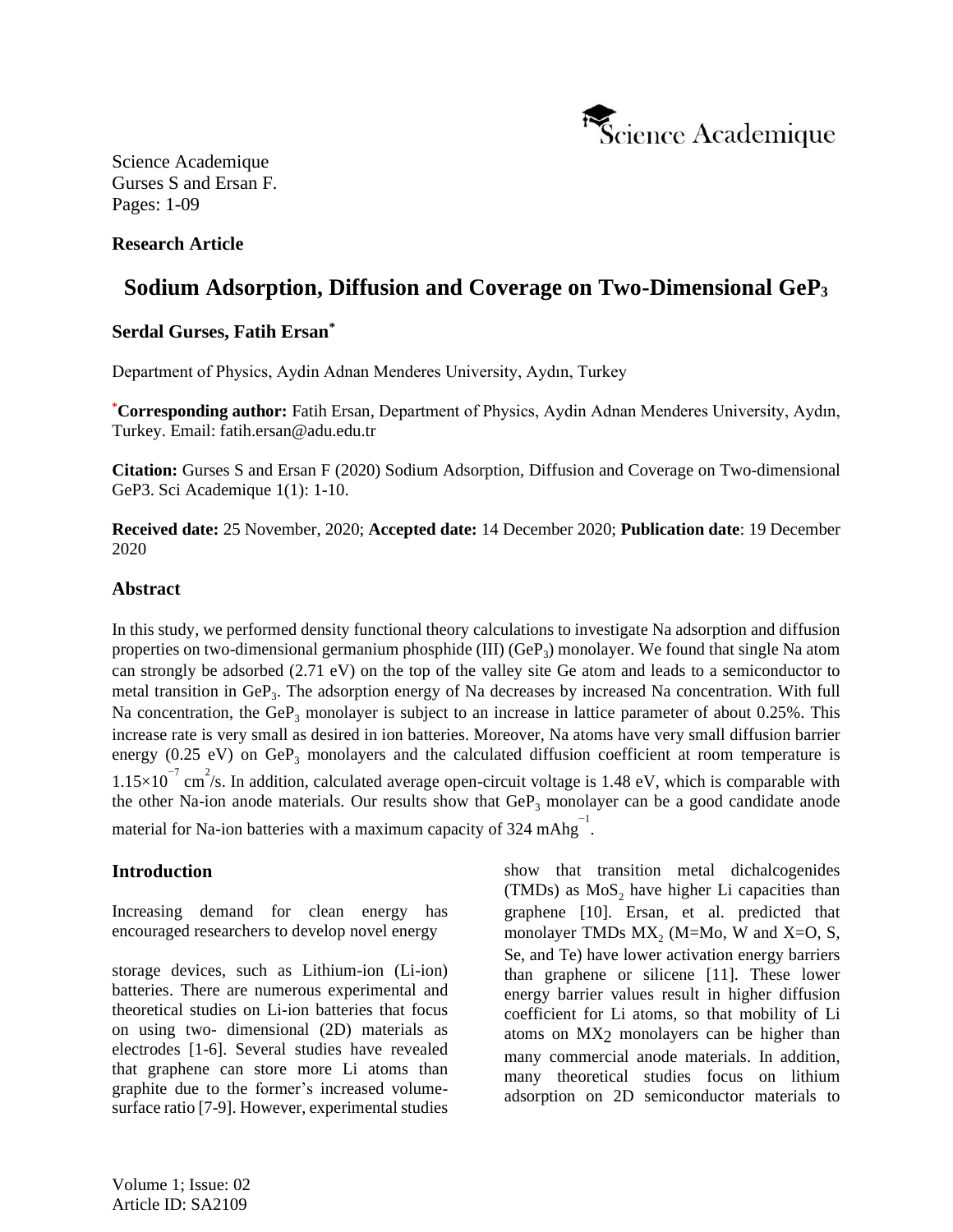

investigate the electronic structure transition from semiconductor to metal [12,13].

However, limited Li resources necessitate new elements that can be used in energy storage. Since sodium (Na) and Li are in the same group in the Periodic table, they have similar properties. Hence, Na can be an excellent candidate for future large-scale energy storage applications. As mentioned above, graphene is suitable anode material for Li-ion battery applications with relatively high Li storage capacity [14]. In contrast, Malyi et al. showed that ideal graphene cannot be used as an anode for Na- ion batteries [15]. However, synthesized antimony/multilayer graphene heterostructure shows a high reversible

Na storage capacity with a value of 452 mAhg $^{-1}$ [16]. In another study, the synthesization of antimony carbon nanocomposite alloy was reported by Qian and co-workers [17]. It was found that this material has a long-term cycling stability with 94% capacity retention over 100 cycles, and it has Na storage capacity of 610  $mAbg^{-1}$ . By performing first-principles Density Functional Theory (DFT) simulations, Sengupta showed that 2D AlN can form a good Na-ion battery with a 385 mAhg $^{-1}$  Na storage capacity, 1.86 V open-circuit voltage (OCV), and 0.15 eV diffusion barrier [18]. Similar to AlN (1.49 V), BN (1.46 V) has suitable cell voltage for Na-ion batteries and these cell voltages are comparable to carbon nanotubes [19]. Theoretical studies have shown that the maximum Na storage capacity of layered  $\text{MoS}_2$  is 146 mAhg<sup>-1</sup>, which is low than its Li storage capacity [20]. Increasing of Na coverage on  $\mathrm{MoS}_{2}$  induces a phase transformation from  $1H\text{-MoS}_2$  to  $1T\text{-MoS}_2$ .

Recently, a new 2D material  $\text{GeP}_3$  has been proposed by Heine et al [21]. The bulk form of  $\text{GeP}_3$  is metallic and has layered structure. Also, the calculated cleavage energy for monolayer

GeP<sub>3</sub> is 1.14 Jm<sup>-2</sup> [21]. Adsorption and diffusion of Li atom on this newly predicted monolayer has been investigated by Zhang et al., and Li capacity has been reported as  $648 \text{ mAhg}^{-1}$  [22]. In addition,  $2D \text{ GeP}_3$  is found also can be good material as a high capacity anode material for non-Lithium-ion batteries [23]. Furthermore, it has also be pointed out that this monolayer can be a good candidate for gas sensor applications such as  $CH_4$ ,  $N_2$ , and  $H_2$  molecules [24]. InP3 monolayer, which has the same structure as  $GeP_3$ , is a promising anode material for both Li- and Na-ion batteries with a high storage capacity of 258  $\mathrm{mAhg}^{-1}$  [25].

In this study, we investigated Na adsorption and diffusion on  $2D \text{ GeP}_3$  monolayers by performing first-principles DFT calculations. Although Li and Na are in the same column of the Periodic table and accordingly share similar principles and properties, investigations have been focused mostly on Li-ion batteries instead of Na-ion batteries. Besides, Na resources are almost unlimited in the Earth's crust and ocean, so, Naion batteries are more economical than Li-ion batteries. Therefore, exploration of the nature of Na-ion batteries will be very important to improving energy storage applications.

# **Computational Details**

In this study, first-principles DFT is used to investigate adsorption and diffusion properties of a Na atom on the surface of a  $\text{GeP}_3$  monolayer. The calculations are performed using spinpolarized, plane-wave DFT with ultrasoft pseudopotentials [26] as implemented in Quantum ESPRESSO software package [27]. For the exchange-correlation functional, generalized gradient approximation (GGA) is employed by using Perdew-Burke-Ernzerhof (PBE) parametrization [28]. The van der Waals (vdW) corrections are taken into account by using DFT-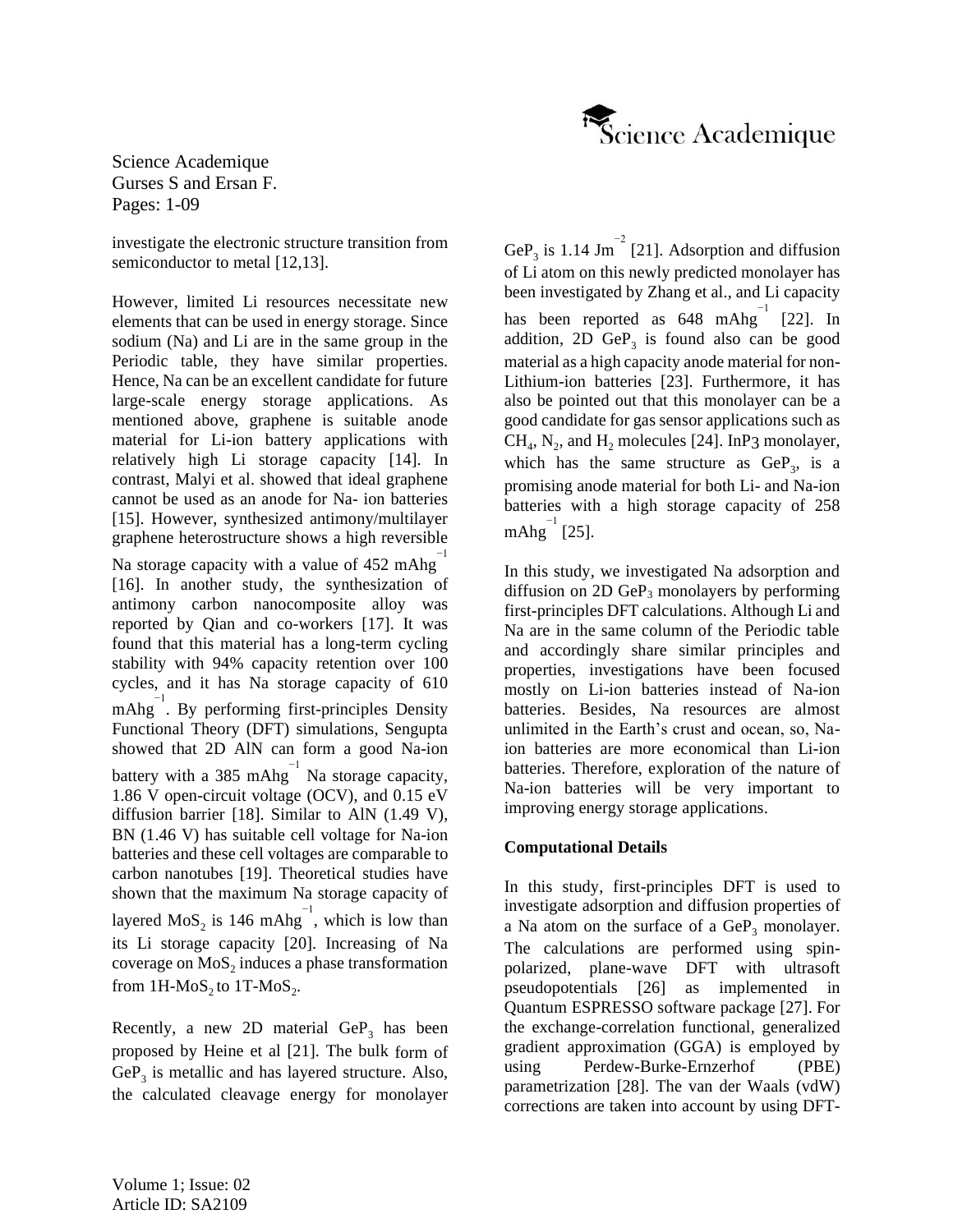

D2 [29]. For the self-consistent field potential and total energy calculations, the Brillouin Zone (BZ) is sampled using a  $(12\times12\times1)$  Monkhorst-Pack special k-points mesh for monolayer  $GeP_3$  unitcell [30]. A plane-wave basis set with a kinetic energy cutoff of 70 Ry is used for all calculations. The lattice constants and atomic positions are optimized by using the BFGS quasi-Newton algorithm [31]. The convergence criterion for energy is chosen as  $10^{-6}$  Ry between two successive iteration steps, and the maximum Hellmann-Feynman forces exerted on each atom is reduced to less than 0.005 Ry/Å upon ionic relaxation. To avoid interlayer interactions, two  $GeP<sub>3</sub>$  monolayers are separated by a distance of 20Å vacuum length. We used the climbing image nudged elastic band (CI-NEB) method to seek the minimum energy path and saddle points between determined initial and final positions [32].

In order to determine the adsorption energy Eads of Na atoms on a  $\text{GeP}_3$  monolayer we used the following equation;

$$
E_{ads} = nE_{Na} + E_{GeP_3} - E_{GeP_3 + Na}
$$
 (1)

where  $E_{Na}$  and  $E_{GeP_3}$  are the total energy of the isolated Na atom and the total energy of bare  $\text{GeP}_3$ monolayer, respectively.  $E_{\text{GeP}_3+{\text{Na}}}$  is the total energy of the Na atom adsorbed  $EGeP_3$ monolayer.

## **Results and Discussion**

For the sake of comparison, we first carried out the properties of a monolayer structure of  $\text{GeP}_3$ . The calculated optimized lattice constants for the  $2\times2$  supercell are a=b=13.87Å. We also evaluated the cohesive energy for  $\text{GeP}_3$  monolayer by  $\text{E}_\text{coh}$  $=$  (mEGe + nEp  $-E$ GeP<sub>3</sub>)/(m + n), where EGeP<sub>3</sub> is the total energy of the bare monolayer, and EGe and EP are the total energies of isolated free atoms of Ge and P, respectively. m and n are the numbers of Ge and P atoms in the unit cell. The calculated cohesive energy is 3.43 eV/atom. Fig. 1 depicts the atomic structure, band structure, and total and partial electronic density of states of the monolayer GeP<sub>3</sub>. The PBE calculation predicted that the band gap of the  $GeP_3$  monolayer is 0.22 eV and the band character is indirect from



**Figure 1:** (Color online) a) Top and side views of the  $GeP_3$  monolayer, eight considered adsorption sites on the GeP3 monolayer are also shown. b) The electronic band structure and corresponding total and partial density of states of the 2×2 supercell of  $GeP_3$  monolayer. The Fermi level is set to zero energy. Indirect band character is shown by a blue arrow.

the K (valence band maximum; VBM) to the  $\Gamma$ (conduction band minimum; CBM). Both the CBM and VBM are occupied dominantly by phosphorus p orbitals; the second highest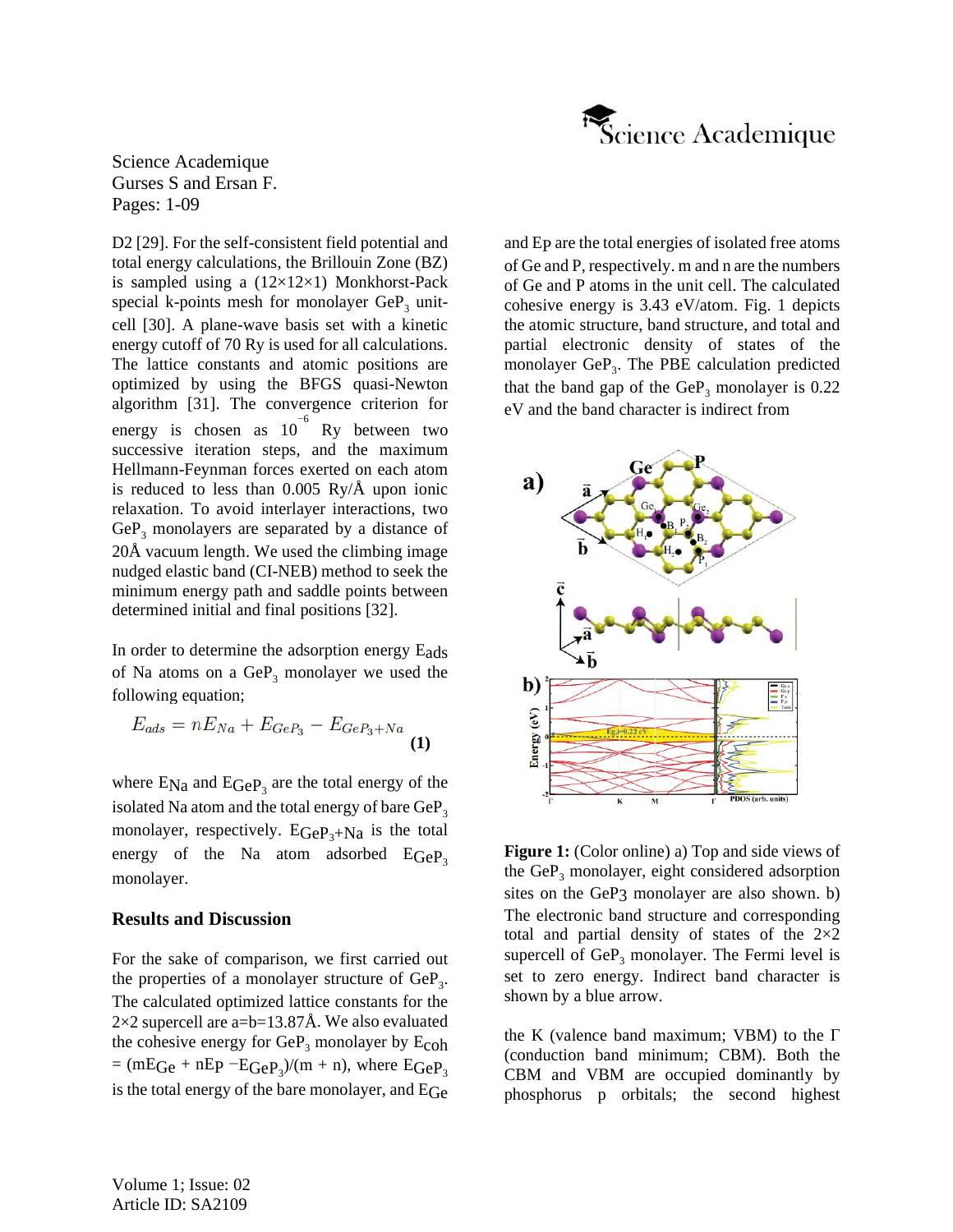

contribution comes from germanium p orbitals. These calculated values are consistent with the previous results [21,22,24].

We next investigated the adsorption of a single Na atom on the GeP3 monolayer. We used  $(2\times2)$ supercells to prevent the Na-Na interactions between the neighbor cells. With this enlargement, the corresponding chemical stoichiometry is  $Ge_8P_{24}Na$ . As illustrated in Figure 1(a), eight adsorption sites were considered to determine the most energetically favorable positions for a single Na atom bound to GeP3. These sites are: the top of Ge atoms  $(Ge<sub>1</sub>$  is for valley site Ge atoms,  $Ge_2$  is for the top of upper-level Ge atoms), top of P atoms  $(P_1, P_2)$ , top of hollow sites  $(H_1, H_2)$  and top of the bridge sites  $(B_1, B_2)$ . Our calculations show that the most favorable adsorption site for Na atom is Ge1 with a Eads value of 2.71 eV. The most favorable adsorption sites from best to worst are as follows:  $Ge_1 = P_1 > H_1 = H_2 > P_2 > Ge_2$ . The corresponding adsorption energies are  $2.71 \text{ eV} > 2.65 \text{ eV} > 2.60$ eV > 2.02 eV. During geometrical optimization, a Na atom on a  $P_1$  site slips towards a Ge<sub>1</sub> site, and a Na atom on a H1 site also slips close to a Ge1 site. These adsorption energies prove that there is a strong interaction between the Na atom and the  $GeP_3$  monolayer.



**Figure 2:** (Color online) a) Top and side views of the single Na atom adsorbed  $\text{GeP}_3$  monolayer with bond distances. The arrow shows the electron transfers from Na atom to the surface. b) The electronic band structure of the Na adsorbed  $\text{GeP}_3$ system. c) Adsorption energies of a single Na atom as the function of applied biaxial tensile/compressive strain percentage.

Figure 2(a) and (b) illustrate the atomic structure of the Na atom adsorbed  $\text{GeP}_3$  monolayer with the bond distances and electronic band dispersion after the geometric optimization. Löwdin analysis indicates that 0.20 electrons transferred from Na atom to the  $GeP_3$  monolayer while Na atom on Ge<sub>1</sub> site. This amount of charge transfer results in the shifting of the Fermi energy level of the  $GeP_3$ and semiconducting-metal transition occurs and eventually, the new structure becomes a nonmagnetic metal which has a lower resistivity and higher electronic conductivity than bare  $\mathrm{GeP}_3$  (see Figure 2(b)). The lattice constants are decreased only 0.14% by single Na atom adsorption and this extremely small volume change during Na intercalation may solve the volume expansion issue in Na-ion batteries. To see how the applied tensile or compressive strain affect the binding energy of Na atom, we applied biaxial in-plane strains to the monolayer  $\text{GeP}_3$ . From Figure 2(c), we can see that the adsorption energy decreases quickly from 2.71 eV to 1.80 eV with tensile or compressive strains. This can imply that Na atom adsorption energy is sensitive to the external strain.

Even though low electrical resistivity is important to determine the rate performance of anode materials, it is not sufficient by itself. The adsorbed atom diffusion performance should also be known. Therefore, the diffusion of Na atom on  $GeP<sub>3</sub>$  monolayer is also examined in this study. To seek the minimum energy path and saddle points,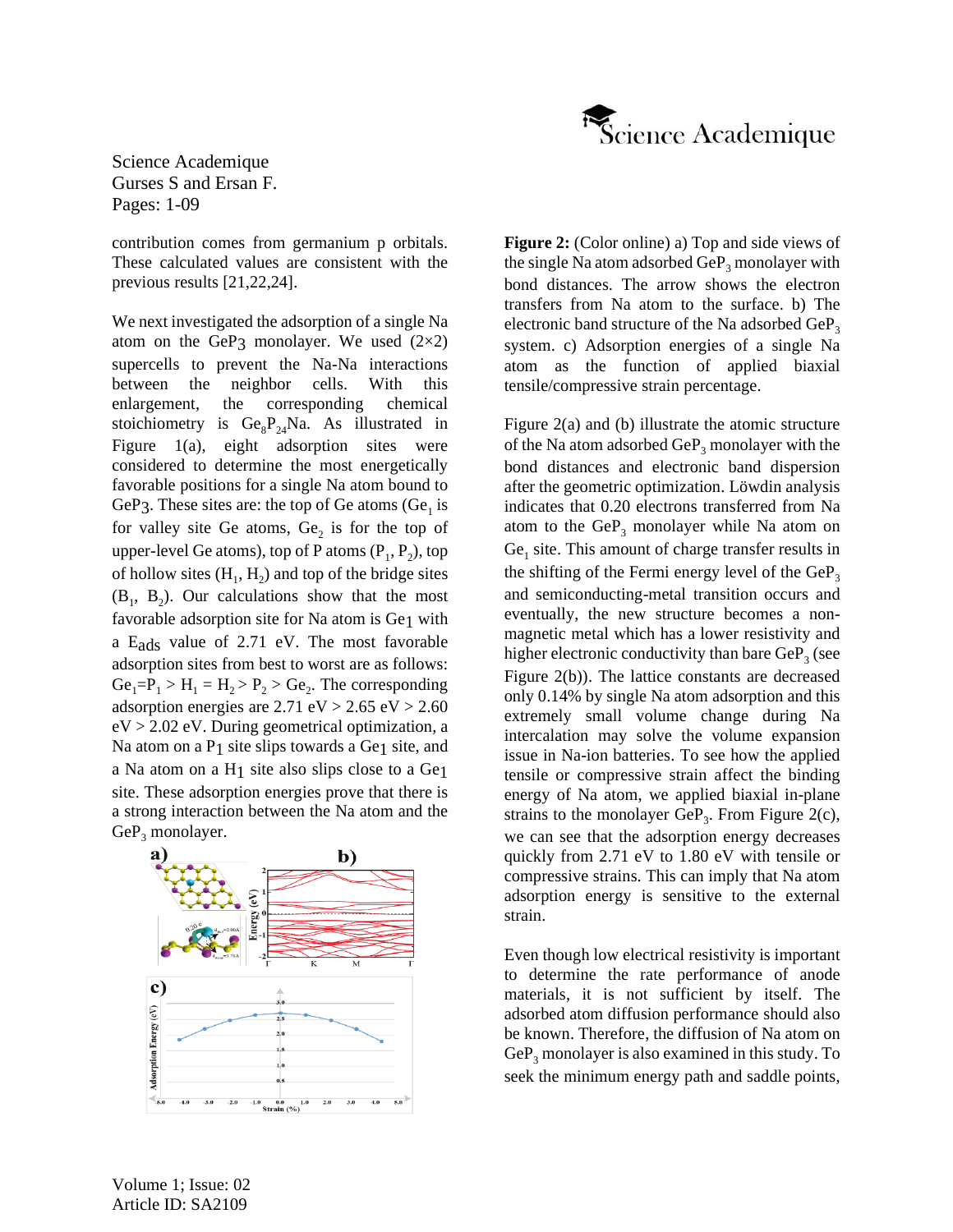

we use the climbing image nudged elastic band (CI-NEB) method [32]. For these calculations,



**Figure 3:** (Color online) a) Top view of the considered diffusion paths for Na (Path-1 (red arrow), Path-2 (blue arrow)). b) Calculated energy profiles along the Path-1 and c) Path-2 for one Na atom on the  $GeP_3$  monolayer. Insets depict the atomic structures for the transition states in Path-1 and Path-2.

we determined two linear different paths to determine the activation barrier energy of the Na atom. Besides, the selected initial and final images are fully optimized before the CI-NEB calculation. All diffusion paths divided by 23 equal intervals, at the end of the CI-NEB calculations the paths that Na atom follows can see in Figure 3(a) with red and blue arrows.

For both Path-1 and Path-2, there are two energy minima, one of them is absolute energy minimum where the Na atom is adsorbed on Ge1 site, and the other one is a local minimum corresponding to the Na atom close to  $H_2$  site. The two maxima occur while Na atom is passing from the  $B_1$  sites for the Path-1. Due to  $Ge_2$  site is the least favorable adsorption site among the all considered sites, high energy barrier happens when the Na atom is on this site (see inset of Figure  $2(c)$ ). The calculated activation energy barriers for these two paths for Na atom are 0.25 eV and 0.66 eV for Path-1 and Path-2, respectively. These energy barriers are comparable with Na atom on InP3 monolayer which is obtained by Liu, et al. [25] From these CI-NEB calculations we can easily say that Na atom prefers to diffuse on the line of Path-1.

The diffusion coefficient (D) at the room temperature of the Na atom on  $\text{GeP}_3$  can be calculated using Arrhenius equation by the following equation:

$$
D \simeq a^2 \nu \exp(\frac{-E_a}{k_B T})
$$
\n(2)

where a is the lattice constant of  $GeP_3$  monolayer  $(a=6.935\text{\AA})$ , v=1x10<sup>11</sup> Hz (jumping frequency), and  $k\text{B}T = 0.026$  eV. The calculated diffusion coefficient along the Path-1 is  $1.15 \times 10^{-7}$  cm<sup>2</sup>/s and this D value indicates that Na atom can easily move on the  $GeP_3$  which is important for the electrochemical reactions in ion batteries.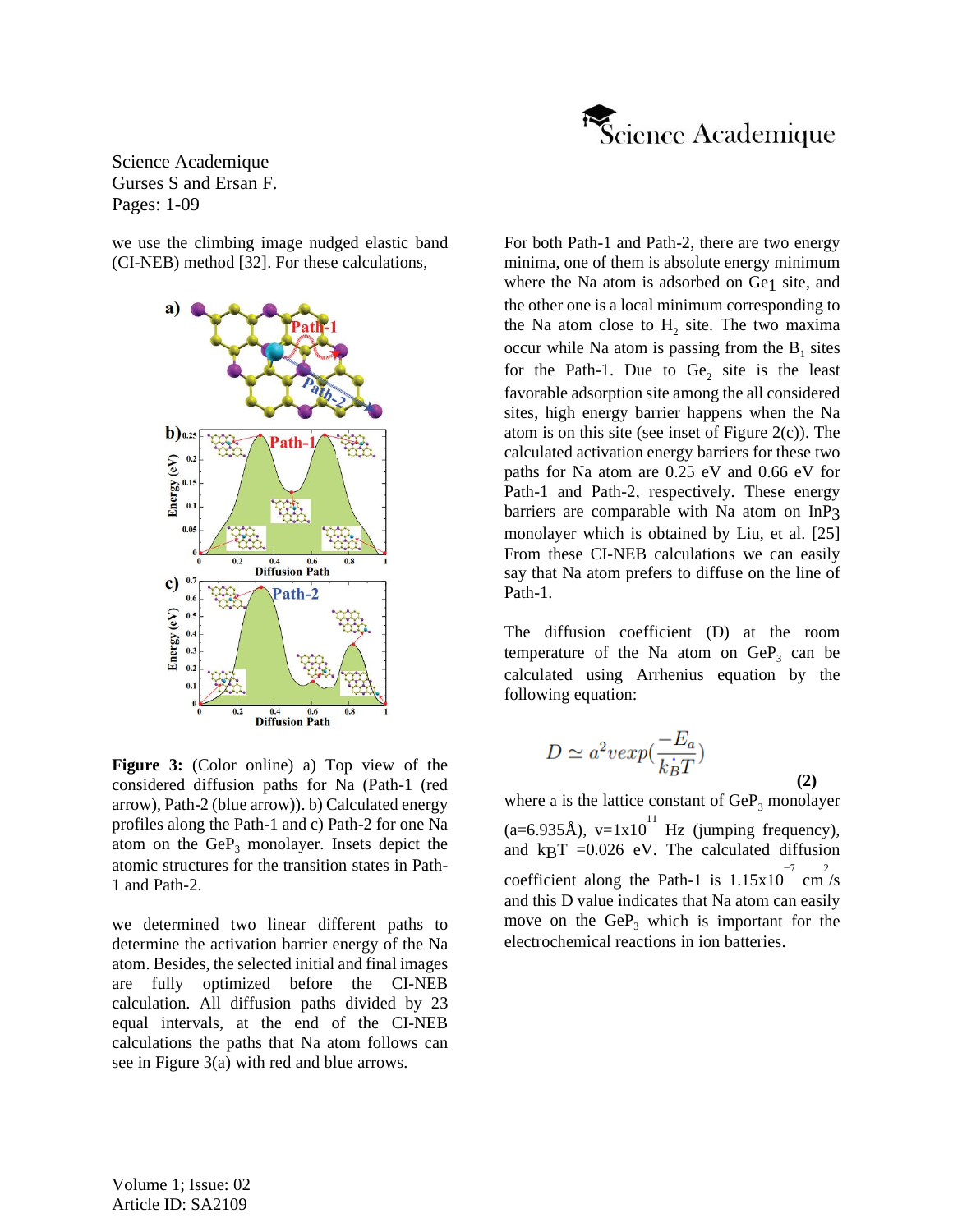



**Figure 4:** (Color online) a) Top and side views of the optimized atomic structures of  $Ge_8P_{24}Na_2$  $(GeP_3Na_{0.25})$ , b)  $Ge_8P_{24}Na_4$   $(GeP_3Na_{0.5})$ , c)  $Ge_8P_{24}Na_8$  (GeP<sub>3</sub>Na), and d)  $Ge_8P_{24}Na_{16}$  $(GeP<sub>3</sub>Na<sub>2</sub>)$ , e) The electrode potential profiles of Na interactions on  $\text{GeP}_3$ .

As is known, the performance of the Na(Li)-ion batteries is directly related to the storage capacity. For this reason, we further examined more Na atoms adsorbed on both sides of the  $GeP_3$ monolayer to specify the highest theoretical Na atom-specific capacity. For this investigation, we first considered two individual Na atoms in two main scenarios. In the first scenario, the Na atoms are adsorbed to different sides of the same  $GeP_3$ monolayer. In the other case, both Na atoms are adsorbed to the same side. Both cases are illustrated in Figure 4(a). Our calculations show that the adsorption energy of the Na atoms on opposite sides is higher by 60 meV/atom than that of the Na atoms on one side. This implies that two Na atoms prefer to bind GeP3 separately on both sides to counteract the possible structural distortion in  $GeP_3$ . Figure 4(b), (c), and (d) show the atomic structures and adsorption energies for the increased number of Na atoms on the  $GeP<sub>2</sub>$ monolayer. After full coverage of the Na atoms on the  $Ge_1$  sites (see Figure 4(c)), we placed eight more Na atoms on  $P_2$  sites on top of the Na atoms level. After geometrical optimization, these additional Na atoms penetrated and remained between the lower level Na atoms without creating Na clusters (see Figure 4(d)). Thus all Na atoms were positioned on the same level for each side of the  $GeP_3$  monolayer.

The maximum theoretical capacities (C) are estimated by the following equation:

$$
C_M = \frac{xF}{M_{GeP_3}}
$$

**(3)**

where  $M_{\text{GeP}_3}$  is the atomic mass of the  $\text{GeP}_3$ monolayer, x is the highest number of adsorbed Na atoms, and F is the Faraday constant. The calculated maximum Na storage capacity for the GeP<sub>3</sub> monolayer is 324 mAhg<sup>-1</sup> which is higher than that of InP<sub>3</sub> monolayer (258 mAhg<sup>-1</sup>) [25], because of the relatively light atomic weight of the Ge atom. In addition, this Na storage capacity on GeP<sub>3</sub> is larger than those on many transition metal tellurides (MTe<sub>2</sub>; M=Co, Fe, Mn, Sc, Ti : 22-130 mAhg −1 )[33], amorphous (Glassy) carbon (173 mAhg<sup>-1</sup>)[34] and MoS<sub>2</sub> (146 mAhg<sup>-1</sup>)[35]. From these results, we can say that if the  $GeP_3$ monolayer structure is used as an anode material for Na ion batteries, it could show high power density performance. Also, the full coverage of Na atoms on  $\text{GeP}_3$  results in just a 0.25% lattice constant enhancement for a 2x2 supercell of GeP3, which is a negligible change in the volume of the cell.

Disregarding entropic and enthalpic energy contributions, the average open-circuit voltage  $(V<sub>OCV</sub>)$  can be calculated from total-energy differences with the following equation:

$$
V_{OCV} = \frac{xE_{Na} + E_{GeP_3} - E_{GeP_3 + xNa}}{xye}
$$
 (4)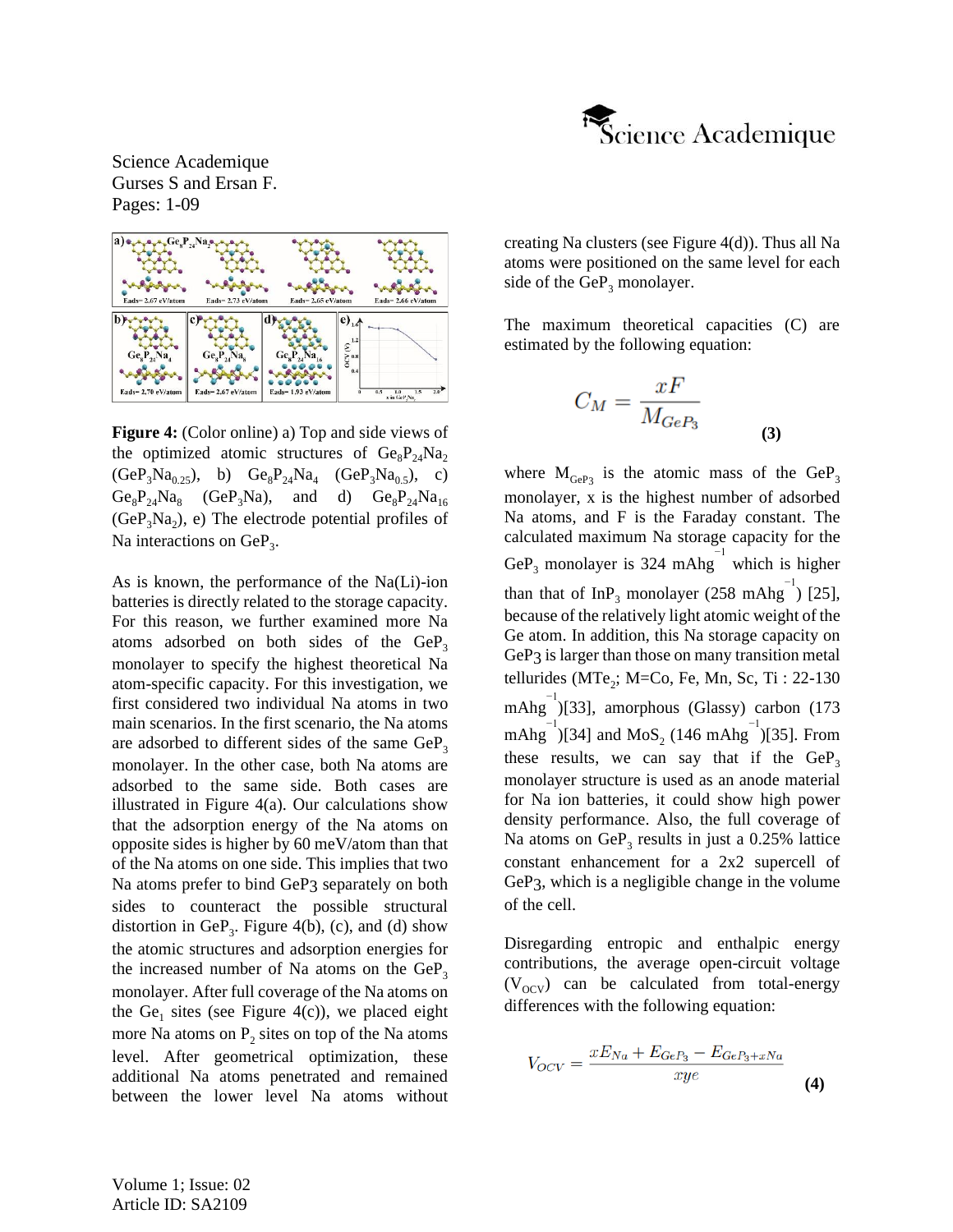

where  $E_{\text{GeP3}}+x\text{Na}$  and  $E_{\text{GeP3}}$  are the total energies of GeP<sub>3</sub> with and without Na intercalation.  $E_{N_a}$  is the cohesive energy of metal Na;  $x$  is the number of adsorbed Na atom on the GeP3 and *y* is the electrical charge of Na ions in the electrolyte (we assume that  $y = 1$  in this equation). Figure 4(e) shows the calculated average open-circuit voltage profile of Na on  $\text{GeP}_3$ . As the Na atom concentration increases from 0.25 to 2.0, the electrode potential (U) tends to decrease. However, we should note that the biggest decrease occurs between  $\text{GeP}_3\text{Na}_2$  to  $\text{GeP}_3\text{Na}$ , while for other concentrations the potential alteration is only 0.05 V. The calculated average  $V_{\text{OCV}}$  for GeP<sub>3</sub>Na<sub>0.25</sub> to GeP<sub>3</sub>Na is 1.48 V, which is similar to the commercial anode material of  $TiO<sub>2</sub>$  (1.50V) [36].

## **Conclusion**

In conclusion, we systematically investigated the adsorption and diffusion of sodium on the  $GeP_3$ monolayer using first-principles density functional calculations. We also studied the external strain effects on a single Na atom

## **References**

- **1.** [Theerthagiri J, Senthil RA, Senthilkumar B,](https://www.sciencedirect.com/science/article/abs/pii/S0022459617301597)  [Polu AR, Madhavan J, et al. \(2017\) Recent](https://www.sciencedirect.com/science/article/abs/pii/S0022459617301597)  [advances in MoS2 nanostructured materials](https://www.sciencedirect.com/science/article/abs/pii/S0022459617301597)  [for energy and environmental applications–](https://www.sciencedirect.com/science/article/abs/pii/S0022459617301597) [a review. Journal of Solid State Chemistry](https://www.sciencedirect.com/science/article/abs/pii/S0022459617301597) 252: [43-71.](https://www.sciencedirect.com/science/article/abs/pii/S0022459617301597)
- **2.** [Lei Y, Fujisawa K, Zhang F, Briggs N, Aref](https://pubs.acs.org/doi/abs/10.1021/acsaem.9b01528) AR, et al. (2019) [Synthesis of V-MoS2](https://pubs.acs.org/doi/abs/10.1021/acsaem.9b01528)  [Layered Alloys as Stable Li-Ion Battery](https://pubs.acs.org/doi/abs/10.1021/acsaem.9b01528)  [Anodes. ACS Applied Energy Materials](https://pubs.acs.org/doi/abs/10.1021/acsaem.9b01528) 2: [8625-32.](https://pubs.acs.org/doi/abs/10.1021/acsaem.9b01528)
- **3.** [Rojaee R, Shahbazian-Yassar R](https://pubs.acs.org/doi/abs/10.1021/acsnano.9b08396) (2020) Two [Dimensional Materials to Address the Li-](https://pubs.acs.org/doi/abs/10.1021/acsnano.9b08396)Based Battery [Challenges. ACS Nano 3:](https://pubs.acs.org/doi/abs/10.1021/acsnano.9b08396) [2628-2658.](https://pubs.acs.org/doi/abs/10.1021/acsnano.9b08396)
- **4.** Sarikurt S (2019) [A First-Principles](https://dergipark.org.tr/en/download/article-file/908710)  [Investigation of Lithium Adsorption and](https://dergipark.org.tr/en/download/article-file/908710)  [Diffusion on BN, AlN and GaN](https://dergipark.org.tr/en/download/article-file/908710)

adsorbed on a  $GeP_3$  monolayer, and found that adsorption energy of Na atom on  $\mathrm{GeP}_3$  is reduced by tensile or compressive strain. The semiconducting  $GeP_3$  monolayer turns to metal upon adsorption of a single Na atom, which leads to an increase of electrical conductivity of the material. With full Na concentration, the  $GeP<sub>3</sub>$ monolayer undergoes only a 0.25% lattice parameter increase and the theoretical Na storage capacity is 324 mAhg $^{-1}$ . Besides, the calculated average  $V_{\text{OCV}}$  from  $\overline{\text{GeP}_3\text{Na}_{0.25}}$  to  $\overline{\text{GeP}_3\text{Na}}$  is 1.48 V, and is comparable to the electrode potential of the commercial anode materials. Our results indicate that the  $GeP_3$  monolayer is a promising anode material for Na-ion battery applications similar to other newly predicted two-dimensional materials [37,42].

# **Acknowledgments**

Computing resources used in this work were provided by the TUBITAK ULAKBIM, High Performance and Grid Computing Center (Tr-Grid e-Infrastructure.

[Monolayers. Eski¸sehir Tech. Univ. J. of](https://dergipark.org.tr/en/download/article-file/908710)  [Sci. and Technology A –Appl. Sci. and Eng](https://dergipark.org.tr/en/download/article-file/908710) 20: [436-445.](https://dergipark.org.tr/en/download/article-file/908710)

- **5.** [Ersan F, Gokoglu](https://pubs.acs.org/doi/abs/10.1021/acs.jpcc.5b09034) G, Akturk E (2015) [Adsorption and Diffusion of Lithium on](https://pubs.acs.org/doi/abs/10.1021/acs.jpcc.5b09034)  Monolayer Transition Metal [Dichalcogenides \(MoS2\(1–x\)Se2x\) Alloys,](https://pubs.acs.org/doi/abs/10.1021/acs.jpcc.5b09034)  [The Journal of Physical Chemistry C 119:](https://pubs.acs.org/doi/abs/10.1021/acs.jpcc.5b09034) [28648-28653.](https://pubs.acs.org/doi/abs/10.1021/acs.jpcc.5b09034)
- **6.** Akgenc B [\(2019\) Two-dimensional black](https://link.springer.com/article/10.1007/s10853-019-03597-3)  [arsenic for Li-ion battery applications: a](https://link.springer.com/article/10.1007/s10853-019-03597-3)  [DFT study, Journal of Materials Science 54:](https://link.springer.com/article/10.1007/s10853-019-03597-3) [9543-9552.](https://link.springer.com/article/10.1007/s10853-019-03597-3)
- **7.** Tang Q, Zhou Z, Chen Z [\(2013\) Graphene](https://pubs.rsc.org/en/content/articlelanding/2013/nr/c3nr33218g#!divAbstract)[related Nanomaterials: Tuning Properties by](https://pubs.rsc.org/en/content/articlelanding/2013/nr/c3nr33218g#!divAbstract) [Functionalization. Nanoscale 5:](https://pubs.rsc.org/en/content/articlelanding/2013/nr/c3nr33218g#!divAbstract) 4541-4583.
- **8.** [Medeiros PVC, Brito Mota](https://www.researchgate.net/publication/41509972_Adsorption_of_monovalent_metal_atoms_on_graphene_A_theoretical_approach) F de, Mascarenhas [AJS, Castilho](https://www.researchgate.net/publication/41509972_Adsorption_of_monovalent_metal_atoms_on_graphene_A_theoretical_approach) CMC de (2010) [Adsorption of Monovalent Metal Atoms on](https://www.researchgate.net/publication/41509972_Adsorption_of_monovalent_metal_atoms_on_graphene_A_theoretical_approach)  [Graphene: A Theoretical Approach.](https://www.researchgate.net/publication/41509972_Adsorption_of_monovalent_metal_atoms_on_graphene_A_theoretical_approach)  [Nanotechnology 21:](https://www.researchgate.net/publication/41509972_Adsorption_of_monovalent_metal_atoms_on_graphene_A_theoretical_approach) 115701.

Volume 1; Issue: 02 Article ID: SA2109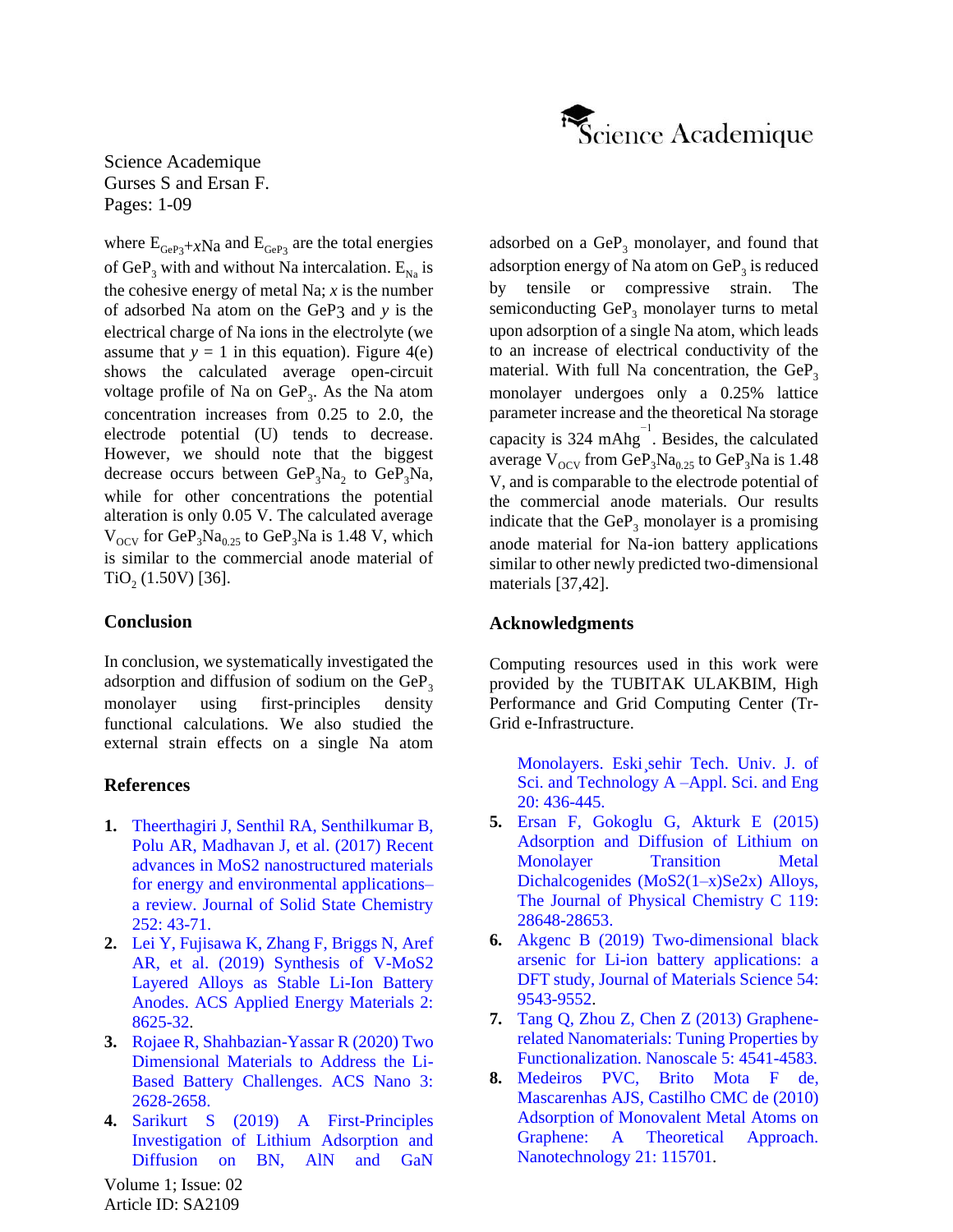

- **9.** Yang CK [\(2009\) A Metallic Graphene](https://aip.scitation.org/doi/10.1063/1.3194145)  [Layer Absorbed with Lithium. Appl. Phys.](https://aip.scitation.org/doi/10.1063/1.3194145)  Lett 94: [163115.](https://aip.scitation.org/doi/10.1063/1.3194145)
- **10.** Hwang H, Kim H, Cho J [\(2011\) MoS2](https://pubs.acs.org/doi/10.1021/nl202675f)  [Nanoplates Consisting of Disordered](https://pubs.acs.org/doi/10.1021/nl202675f)  [Graphene-like Layers for High Rate](https://pubs.acs.org/doi/10.1021/nl202675f)  [Lithium Battery Anode Materials. Nano Lett](https://pubs.acs.org/doi/10.1021/nl202675f) 11: [48264830.](https://pubs.acs.org/doi/10.1021/nl202675f)
- **11.** Ersan F, Ozaydin [HD, Gokoglu](https://www.sciencedirect.com/science/article/abs/pii/S0169433217319931) G, Akturk E (2017) [Theoretical investigation of lithium](https://www.sciencedirect.com/science/article/abs/pii/S0169433217319931)  [adsorption, diffusion and coverage on MX2](https://www.sciencedirect.com/science/article/abs/pii/S0169433217319931)   $(M = Mo, W; X = O, S, Se, Te)$  monolayers. [Applied Surface Science 425: 301-306.](https://www.sciencedirect.com/science/article/abs/pii/S0169433217319931)
- **12.** Gokce A, Ersan F (2017) [Adsorption of](https://www.tandfonline.com/doi/abs/10.1080/14786435.2016.1248517)  [alkali and alkaline earth metal atoms and](https://www.tandfonline.com/doi/abs/10.1080/14786435.2016.1248517)  [dimers on monolayer germanium carbide,](https://www.tandfonline.com/doi/abs/10.1080/14786435.2016.1248517)  [Philosophical Magazine](https://www.tandfonline.com/doi/abs/10.1080/14786435.2016.1248517) 97: 155-167[.](https://www.sciencedirect.com/science/article/abs/pii/S025405841630428X)
- **13.** Kadioglu Y, Ersan [F, Gokoglu](https://www.sciencedirect.com/science/article/abs/pii/S025405841630428X) G, Akturk OU, Akturk E (2016) [Adsorption of alkali](https://www.sciencedirect.com/science/article/abs/pii/S025405841630428X)  and alkaline- [earth metal atoms on stanene:](https://www.sciencedirect.com/science/article/abs/pii/S025405841630428X)  [A first-principles study, Materials](https://www.sciencedirect.com/science/article/abs/pii/S025405841630428X)  [Chemistry and Physics](https://www.sciencedirect.com/science/article/abs/pii/S025405841630428X) 180: 326-331.
- **14.** Garay-Tapia [AM, Romero](https://pubs.acs.org/doi/10.1021/ct300042p) AH, Barone V [\(2012\) Lithium Adsorption on Graphene:](https://pubs.acs.org/doi/10.1021/ct300042p)  [From Isolated Adatoms to Metallic Sheets.](https://pubs.acs.org/doi/10.1021/ct300042p) [J. Chem. Theory Comput](https://pubs.acs.org/doi/10.1021/ct300042p) 8: 1064-1071.
- **15.** Malyia [OI, Sopihac](https://www.sciencedirect.com/science/article/abs/pii/S0169433215002986) K, Kulishc VV, Tand TL, Manzhosb [S, et al. \(2015\) A](https://www.sciencedirect.com/science/article/abs/pii/S0169433215002986)  [computational study of Na behavior on](https://www.sciencedirect.com/science/article/abs/pii/S0169433215002986)  graphene. [Applied Surface Science 333:](https://www.sciencedirect.com/science/article/abs/pii/S0169433215002986)  [235-243.](https://www.sciencedirect.com/science/article/abs/pii/S0169433215002986)
- **16.** Hu L, Zhu X, Du Y, Li Y, Zhou [X, et al.](https://pubs.acs.org/doi/10.1021/acs.chemmater.5b03920)  [\(2015\) A Chemically Coupled](https://pubs.acs.org/doi/10.1021/acs.chemmater.5b03920)  [Antimony/Multilayer Graphene Hybrid as a](https://pubs.acs.org/doi/10.1021/acs.chemmater.5b03920)  [High-Performance Anode for Sodium-Ion](https://pubs.acs.org/doi/10.1021/acs.chemmater.5b03920)  Batteries. [Chem. Mater](https://pubs.acs.org/doi/10.1021/acs.chemmater.5b03920) 27: 8138-8145.
- **17.** Qian J, Chen Y, Wu L, Cao [Y, et al. \(2012\)](https://pubs.rsc.org/en/content/articlelanding/2012/cc/c2cc32730a#!divAbstract) High capacity [Na-storage and superior](https://pubs.rsc.org/en/content/articlelanding/2012/cc/c2cc32730a#!divAbstract)  [cyclability of nanocomposite Sb/C anode](https://pubs.rsc.org/en/content/articlelanding/2012/cc/c2cc32730a#!divAbstract)  [for Na-ion batteries.](https://pubs.rsc.org/en/content/articlelanding/2012/cc/c2cc32730a#!divAbstract) Chem Commun 48: [7070–7072.](https://pubs.rsc.org/en/content/articlelanding/2012/cc/c2cc32730a#!divAbstract)
- **18.** Sengupta [A \(2018\) Lithium and sodium](https://www.sciencedirect.com/science/article/abs/pii/S0169433218312625)  [adsorption properties of two-dimensional](https://www.sciencedirect.com/science/article/abs/pii/S0169433218312625)  aluminum nitride. [Applied Surface Science](https://www.sciencedirect.com/science/article/abs/pii/S0169433218312625)  451: [141-147.](https://www.sciencedirect.com/science/article/abs/pii/S0169433218312625)
- **19.** Hosseinian [A, Khosroshahi](https://pubmed.ncbi.nlm.nih.gov/29177629/) ES, Nejati K, Edjlali E, Vessally E (2017) [A DFT study on](https://pubmed.ncbi.nlm.nih.gov/29177629/)

[graphene, SiC, BN, and AlN](https://pubmed.ncbi.nlm.nih.gov/29177629/) nanosheets as [anodes in Na-ion batteries.](https://pubmed.ncbi.nlm.nih.gov/29177629/) J Mol Model 23: [354.](https://pubmed.ncbi.nlm.nih.gov/29177629/)

- **20.** [Mortazavi](https://www.sciencedirect.com/science/article/abs/pii/S0378775314009033) M, Wang C, Deng J, Shenoy VB, Medhekar [NV \(2014\)](https://www.sciencedirect.com/science/article/abs/pii/S0378775314009033) Ab initio [characterization of layered MoS2 as](https://www.sciencedirect.com/science/article/abs/pii/S0378775314009033) anode [for sodium-ion batteries.](https://www.sciencedirect.com/science/article/abs/pii/S0378775314009033) Journal of Power Sources 268: [279-286.](https://www.sciencedirect.com/science/article/abs/pii/S0378775314009033)
- **21.** Jing Y, Ma Y, Li [Y, Heine](https://pubs.acs.org/doi/10.1021/acs.nanolett.6b05143) T (2017) GeP3: [A Small Indirect Band Gap 2D Crystal with](https://pubs.acs.org/doi/10.1021/acs.nanolett.6b05143)  [High Carrier Mobility and Strong Interlayer](https://pubs.acs.org/doi/10.1021/acs.nanolett.6b05143)  [Quantum Confinement.](https://pubs.acs.org/doi/10.1021/acs.nanolett.6b05143) Nano Lett 17: 1833- [1838.](https://pubs.acs.org/doi/10.1021/acs.nanolett.6b05143)
- **22.** Zhang C, Jiao Y, He T, Ma F, Kou [L, et al.](https://pubs.rsc.org/en/content/articlelanding/2017/cp/c7cp04758d#!divAbstract)  (2017) [Two-dimensional GeP3 as a high](https://pubs.rsc.org/en/content/articlelanding/2017/cp/c7cp04758d#!divAbstract)  [capacity electrode material for Li-ion](https://pubs.rsc.org/en/content/articlelanding/2017/cp/c7cp04758d#!divAbstract)  batteries. [Phys. Chem. Chem. Phys](https://pubs.rsc.org/en/content/articlelanding/2017/cp/c7cp04758d#!divAbstract) 19: [25886-25890](https://pubs.rsc.org/en/content/articlelanding/2017/cp/c7cp04758d#!divAbstract)
- **23.** Deng X, Chen [X, Huang](https://pubs.acs.org/doi/10.1021/acs.jpcc.8b11574) Y, Xiao B, Du H (2019) [Two-Dimensional GeP3 as a High](https://pubs.acs.org/doi/10.1021/acs.jpcc.8b11574)  [Capacity Anode Material for Non-Lithium-](https://pubs.acs.org/doi/10.1021/acs.jpcc.8b11574)Ion Batteries. [J. Phys. Chem](https://pubs.acs.org/doi/10.1021/acs.jpcc.8b11574) C 8: 4721– [4728](https://pubs.acs.org/doi/10.1021/acs.jpcc.8b11574)
- **24.** Tian [B, Huang](https://www.sciencedirect.com/science/article/abs/pii/S0042207X18323923) T, Guo J, Shu H, Wang Y, et [al. \(2019\) Gas adsorption on the pristine](https://www.sciencedirect.com/science/article/abs/pii/S0042207X18323923)  [monolayer GeP3: A first-principles](https://www.sciencedirect.com/science/article/abs/pii/S0042207X18323923)  calculation. Vacuum [164: 181-185.](https://www.sciencedirect.com/science/article/abs/pii/S0042207X18323923)
- **25.** Liu J, Liu CS, Ye XJ, Yan [XH \(2018\)](https://pubs.rsc.org/en/content/articlelanding/2018/ta/c7ta10248h#!divAbstract) [Monolayer InP3 as a reversible anode](https://pubs.rsc.org/en/content/articlelanding/2018/ta/c7ta10248h#!divAbstract)  [material for ultrafast charging lithium-](https://pubs.rsc.org/en/content/articlelanding/2018/ta/c7ta10248h#!divAbstract) and [sodium-ion batteries: a theoretical study. J.](https://pubs.rsc.org/en/content/articlelanding/2018/ta/c7ta10248h#!divAbstract)  [Mater. Chem A](https://pubs.rsc.org/en/content/articlelanding/2018/ta/c7ta10248h#!divAbstract) 6: 3634.
- **26.** [Quantum ESPRESSO pseudopotentials.](http://www.quantum-espresso.org/pseudopotentials)
- **27.** Giannozzi P, Baroni S, Bonini [N, Calandra](https://iopscience.iop.org/article/10.1088/0953-8984/21/39/395502/meta) M, Car [R, et al. \(2009\) Quantum](https://iopscience.iop.org/article/10.1088/0953-8984/21/39/395502/meta)  [ESPRESSO: a modular and open-source](https://iopscience.iop.org/article/10.1088/0953-8984/21/39/395502/meta)  [software project for quantum simulations of](https://iopscience.iop.org/article/10.1088/0953-8984/21/39/395502/meta)  [materials.](https://iopscience.iop.org/article/10.1088/0953-8984/21/39/395502/meta) J Phys Condens Matter 21: [395502.](https://iopscience.iop.org/article/10.1088/0953-8984/21/39/395502/meta)
- **28.** Perdew JP, Burke [K, Ernzerhof](https://journals.aps.org/prl/abstract/10.1103/PhysRevLett.77.3865) M (1996) [Generalized Gradient Approximation Made](https://journals.aps.org/prl/abstract/10.1103/PhysRevLett.77.3865)  [Simple, Phys. Rev. Lett](https://journals.aps.org/prl/abstract/10.1103/PhysRevLett.77.3865) 77: 3865.
- **29.** Grimme [S \(2006\) Semiempirical GGA-type](https://onlinelibrary.wiley.com/doi/abs/10.1002/jcc.20495)  [Density Functional Constructed with a](https://onlinelibrary.wiley.com/doi/abs/10.1002/jcc.20495)  Long-Range [Dispersion Correction.](https://onlinelibrary.wiley.com/doi/abs/10.1002/jcc.20495) J. [Comput. Chem](https://onlinelibrary.wiley.com/doi/abs/10.1002/jcc.20495) 27: 1787-1799.

Volume 1; Issue: 02 Article ID: SA2109